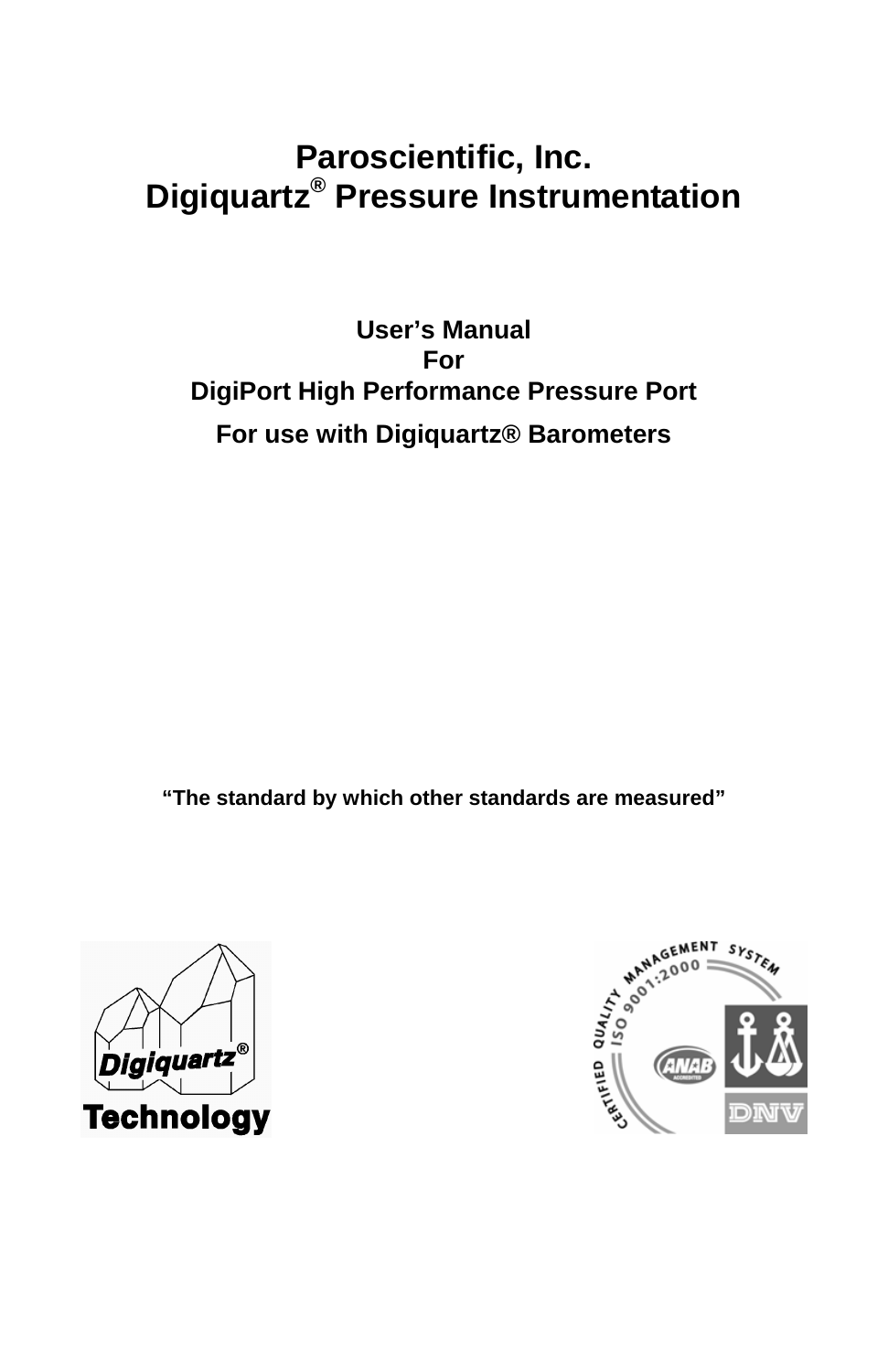#### **DIGIQUARTZ**® **PRECISION PRESSURE INSTRUMENTS**

#### **USER'S MANUAL FOR DIGIPORT HIGH PERFORMANCE PRESSURE PORT FOR USE WITH DIGIQUARTZ® BAROMETERS**

**DOCUMENT NO. 8007-001 REVISION C SEPTEMBER, 2012** 

**Please visit www.Paroscientific.com for the latest manual revisions.** 

**COPYRIGHT 2012 PAROSCIENTIFIC, INC.**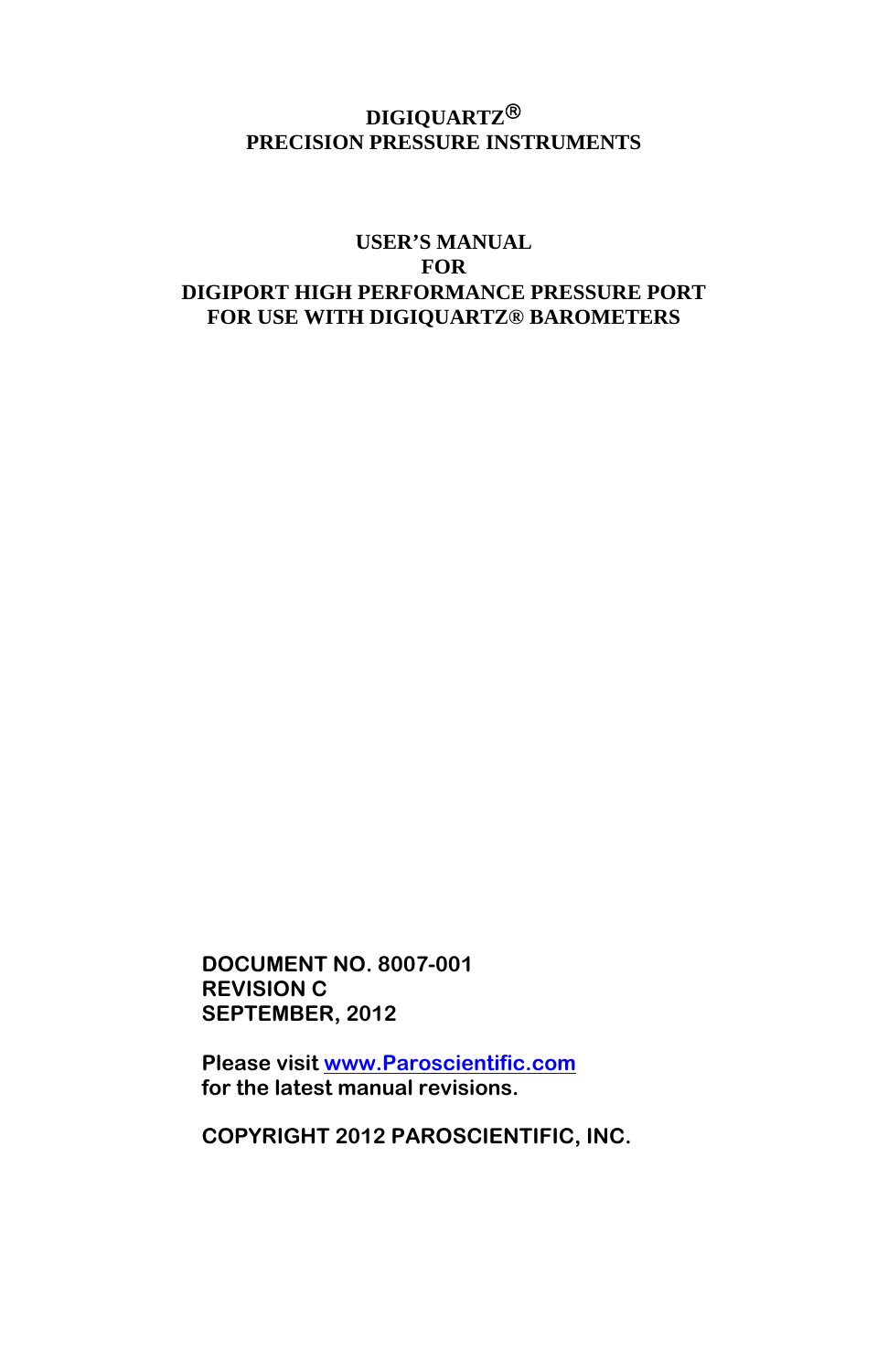# **Table of Contents**

| 2.         |  |
|------------|--|
| 2.1<br>2.2 |  |
| 3.         |  |
| 3.1        |  |
| 4.         |  |
| 5.         |  |
|            |  |
| 5.1        |  |
| 5.2        |  |
| 5.3        |  |
| 6.         |  |
| 6.1        |  |
| 6.2        |  |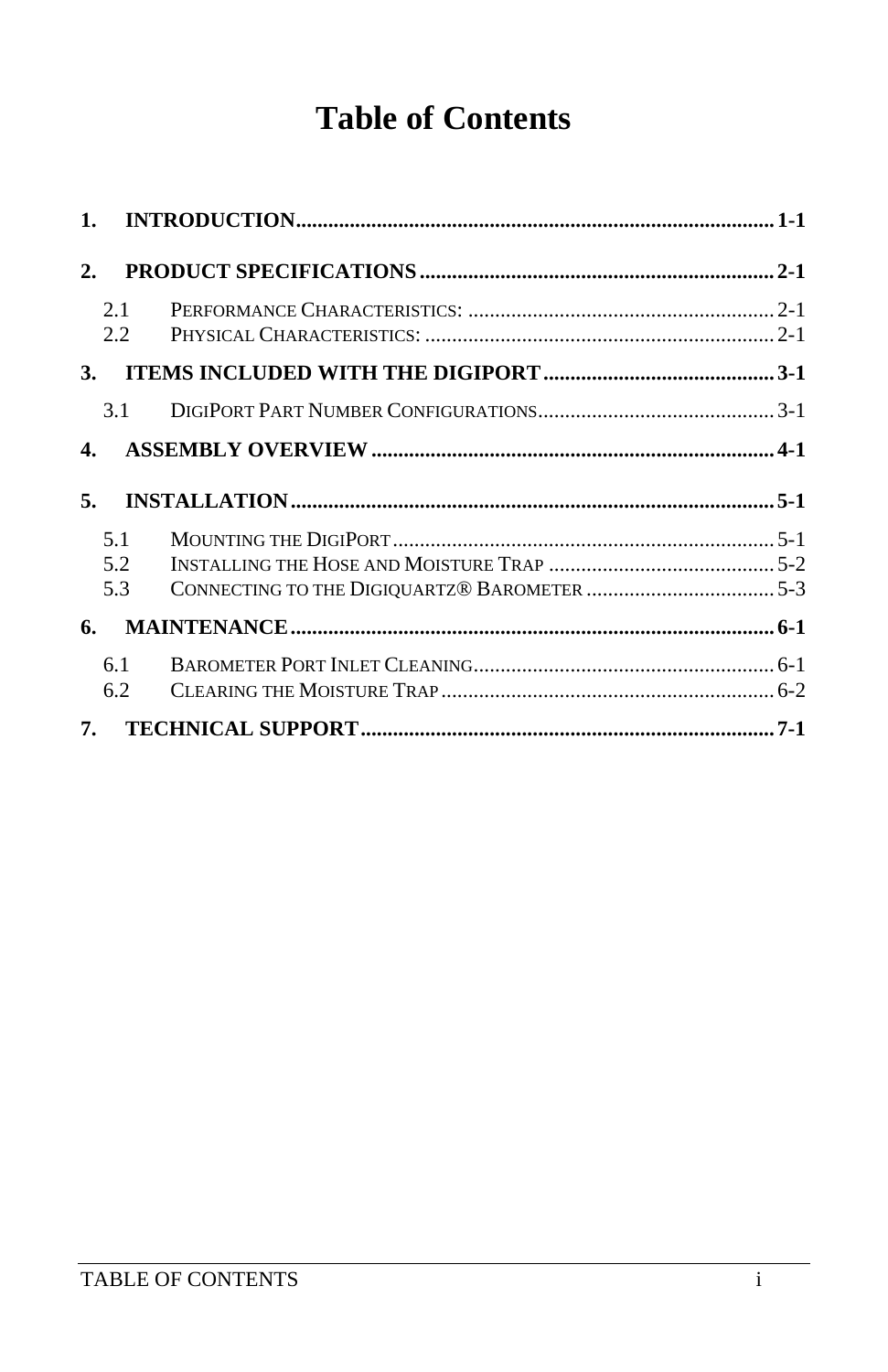# **1. INTRODUCTION**

The Paroscientific DigiPort is a High Performance Pressure Port that serves as a termination device permitting Digiquartz® barometers to accurately measure the true atmospheric pressure in the presence of wind.

According to the World Meteorology Organization,

A barometer will not give a true reading of the static pressure if it is influenced by gusty winds. Its reading will fluctuate with the wind speed and direction. At sea, error is always present due to the ship's motion. A similar problem will arise if the barometer is installed in an air-conditioned room." Air conditioning may create a pressure differential between the inside and outside of a room. Therefore, if a barometer is to be installed in an air-condition room, it is advisable to use a static head with the barometer.

These dynamic fluctuations are superimposed on the static pressure and, with a strong and gusty wind, may amount to 2 or 3 hPa. It is usually impractical to correct for such fluctuations because the "pumping" effect on the mercury surface is dependent on both the direction and the force of the wind, as well as on the local circumstances of the barometer's location. Thus the "mean value" does not only represent the true static pressure. When comparing barometers, the possibility of a difference in readings due to the wind effect should be borne in mind. $<sup>1</sup>$ </sup>

Accurate measurements of barometric pressure require an environmentally rugged pressure port design that minimizes pressure errors under dynamic wind conditions. Wind tunnel and field tests of the DigiPort show superior performance over all other ports. Barometric readings with the DigiPort easily meet the requirements of GPS Meteorology, Weather Stations, Digital Altimeter Setting Indicators, High-Resolution Measurements of Atmospheric Waves, and Aircraft Wake-Turbulence Detection.

> **Please access Paroscientific website at http://www.paroscientific.com to obtain a copy of the test report comparing various pressure ports in a wind-tunnel test**.

**INTRODUCTION** l 1 Guide to Meteorological Instruments and Methods of Observation (WMO – No.8)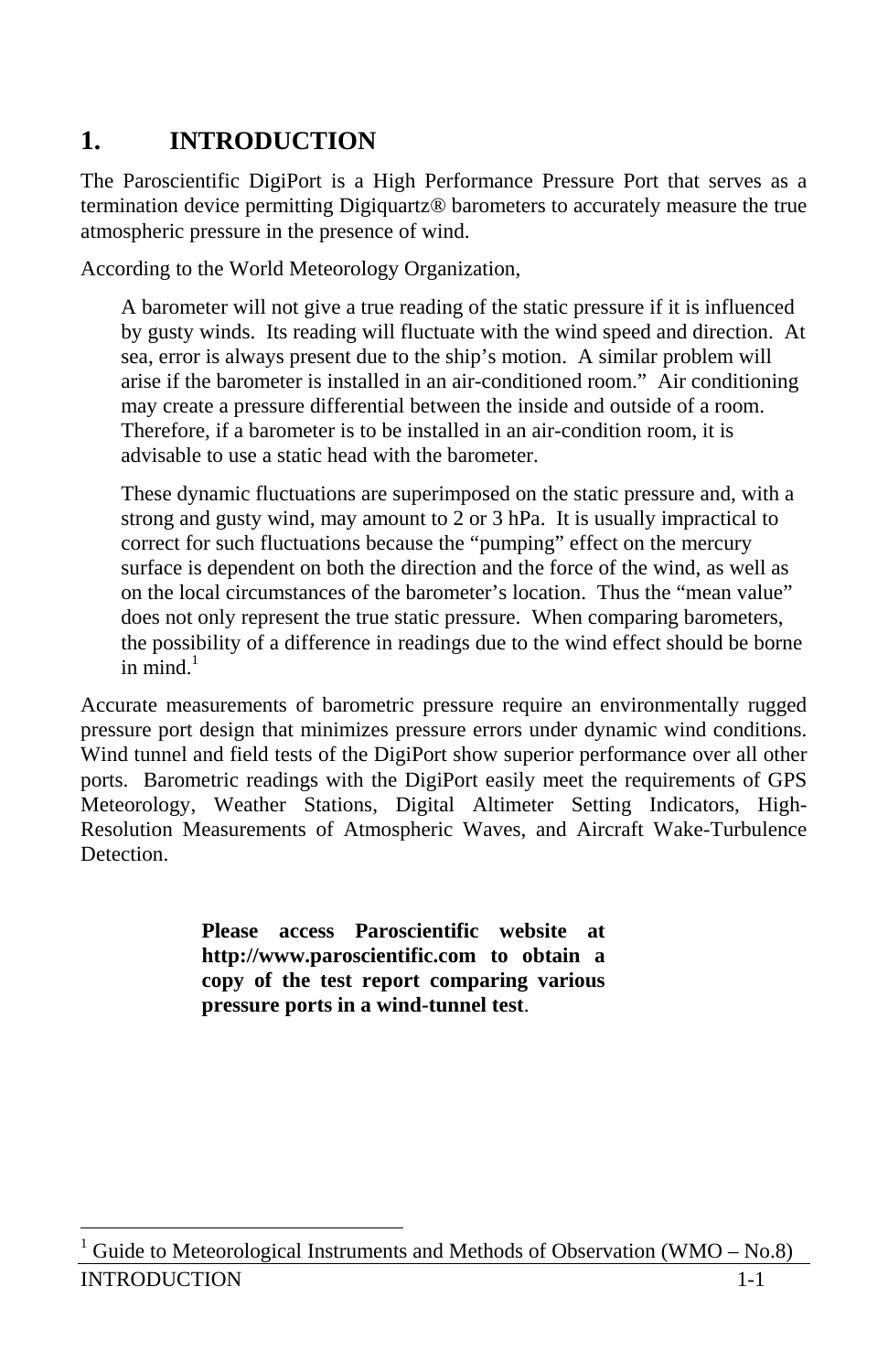## **2. PRODUCT SPECIFICATIONS**

The DigiPort product is defined by Specification Control Drawing 7010-001. Specifications are subject to change without notice.

#### **2.1 Performance Characteristics:**

| Wind Dependence          |                 |  |  |
|--------------------------|-----------------|--|--|
| Wind Speed               | Max Wind Effect |  |  |
| 5 meters/sec (10 knots)  | $0.01$ hPa      |  |  |
| 10 meters/sec (20 knots) | $0.03$ hPa      |  |  |
| 20 meters/sec (40 knots) | $0.12$ hPa      |  |  |

| Wind speed tested: | 0 to 60 meters/sec (120 knots) |
|--------------------|--------------------------------|
|--------------------|--------------------------------|

Wind Pitch or tilt range:  $\pm 25^\circ$ 

### **2.2 Physical Characteristics:**

| Material:                            | Aluminum with polyurethane white surface                                                          |
|--------------------------------------|---------------------------------------------------------------------------------------------------|
| Outer disk diameter:                 | 7.0 in. (18 cm)                                                                                   |
| Outer disk spacing:                  | 2.8 in. (7 cm)                                                                                    |
| Weight:                              | 5 lb. (2.3 Kg) maximum                                                                            |
| <b>Operating Temperature:</b>        | $-50^{\circ}$ C to $+60^{\circ}$ C ( $-58^{\circ}$ F to $+140^{\circ}$ F)<br>(with optional hose) |
| Humidity:                            | 0-100%, condensing and non-condensing                                                             |
| Rain:                                | Self-draining holes protected from rain                                                           |
| Condensation:                        | Moisture Trap provided                                                                            |
| Ice and biological<br>contamination: | Multiple redundant holes keep port open                                                           |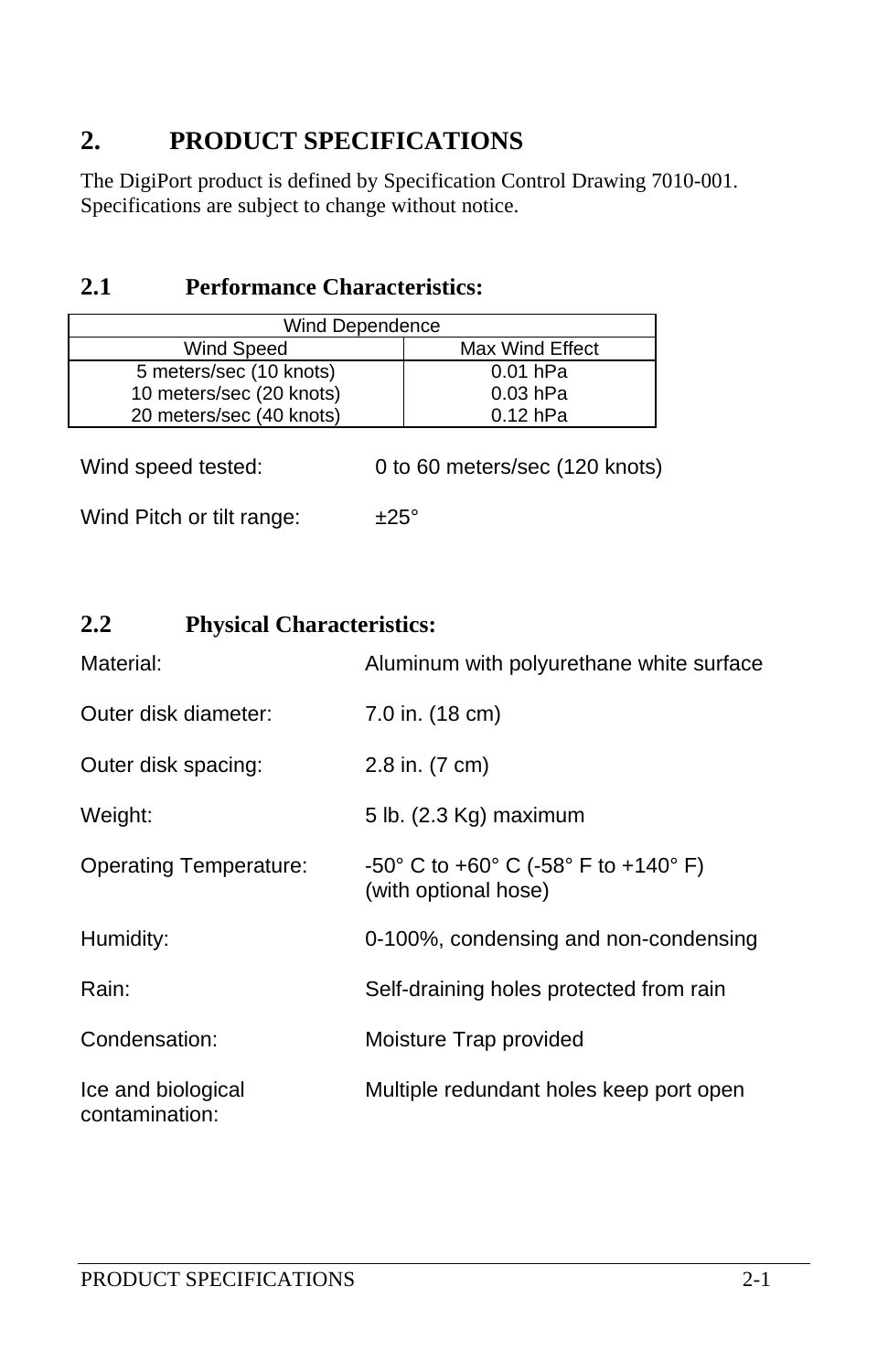

**Fig. 2- Port Dimensions**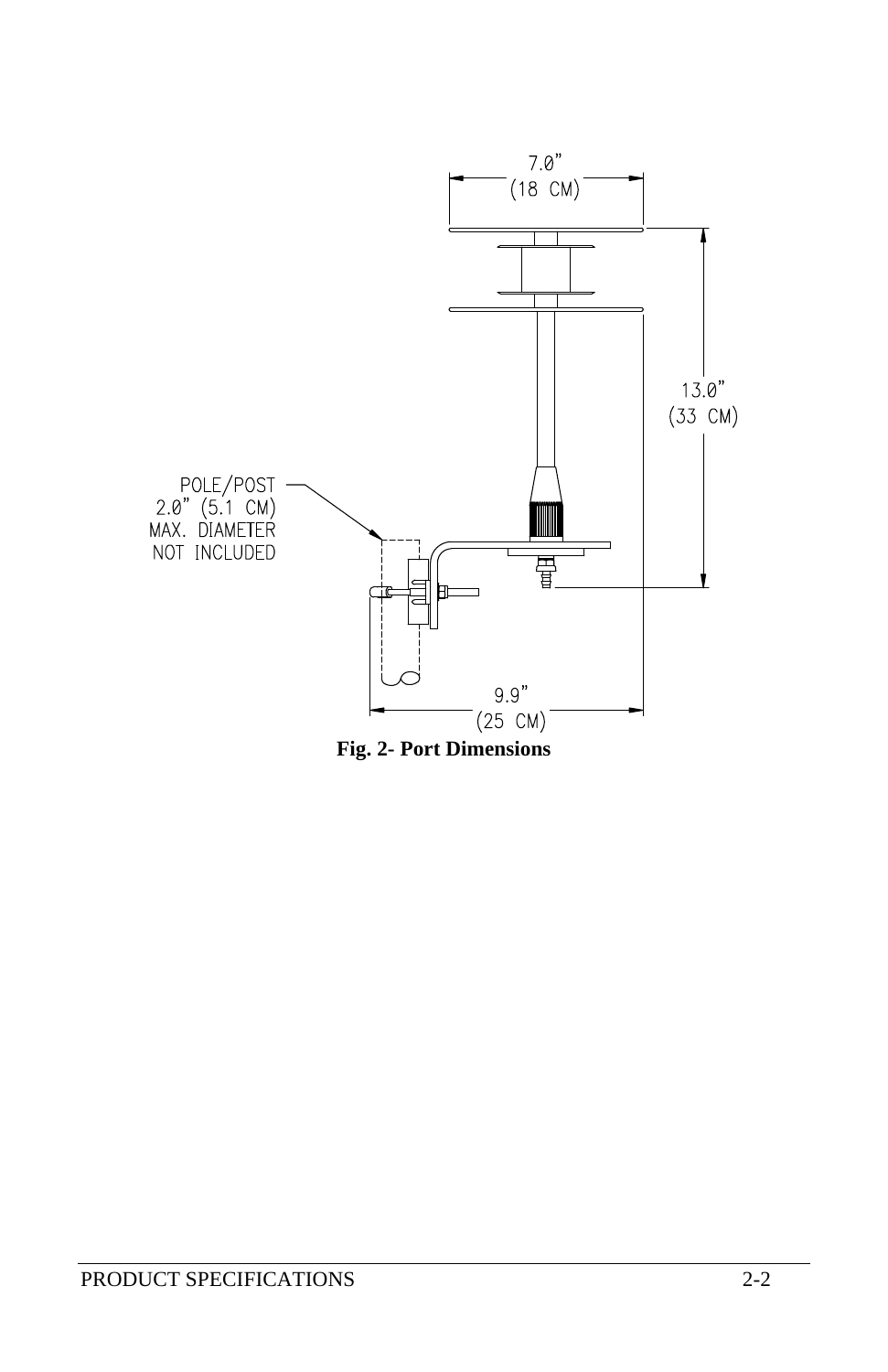### **3. ITEMS INCLUDED WITH THE DIGIPORT**



#### **3.1 DigiPort Part Number Configurations**

Items included with the DigiPort are dependent on the part number ordered as shown in the following table.

| Part Number | Hose Included ** | For Use<br>With | Adapter(s) Included   |
|-------------|------------------|-----------------|-----------------------|
| 1745-000    | None             | 765-16B         | 1/4 Hose to 1/4 Tube  |
| 1745-003    | 3 Meters         | 760-16B         | Adapter               |
| 1745-005    | 5 Meters         |                 |                       |
| 1745-010    | 10 Meters        |                 |                       |
| 1745-100    | None             | 1000-16B        | 1/4 Hose to 1/8 A-Lok |
| 1745-103    | 3 Meters         | 6000-16B        | Adapter               |
| 1745-105    | 5 Meters         | 745-16B         |                       |
| 1745-110    | 10 Meters        | 740-16B         |                       |

\*\* Included hose is 1/4" Parker Push-Lok Hose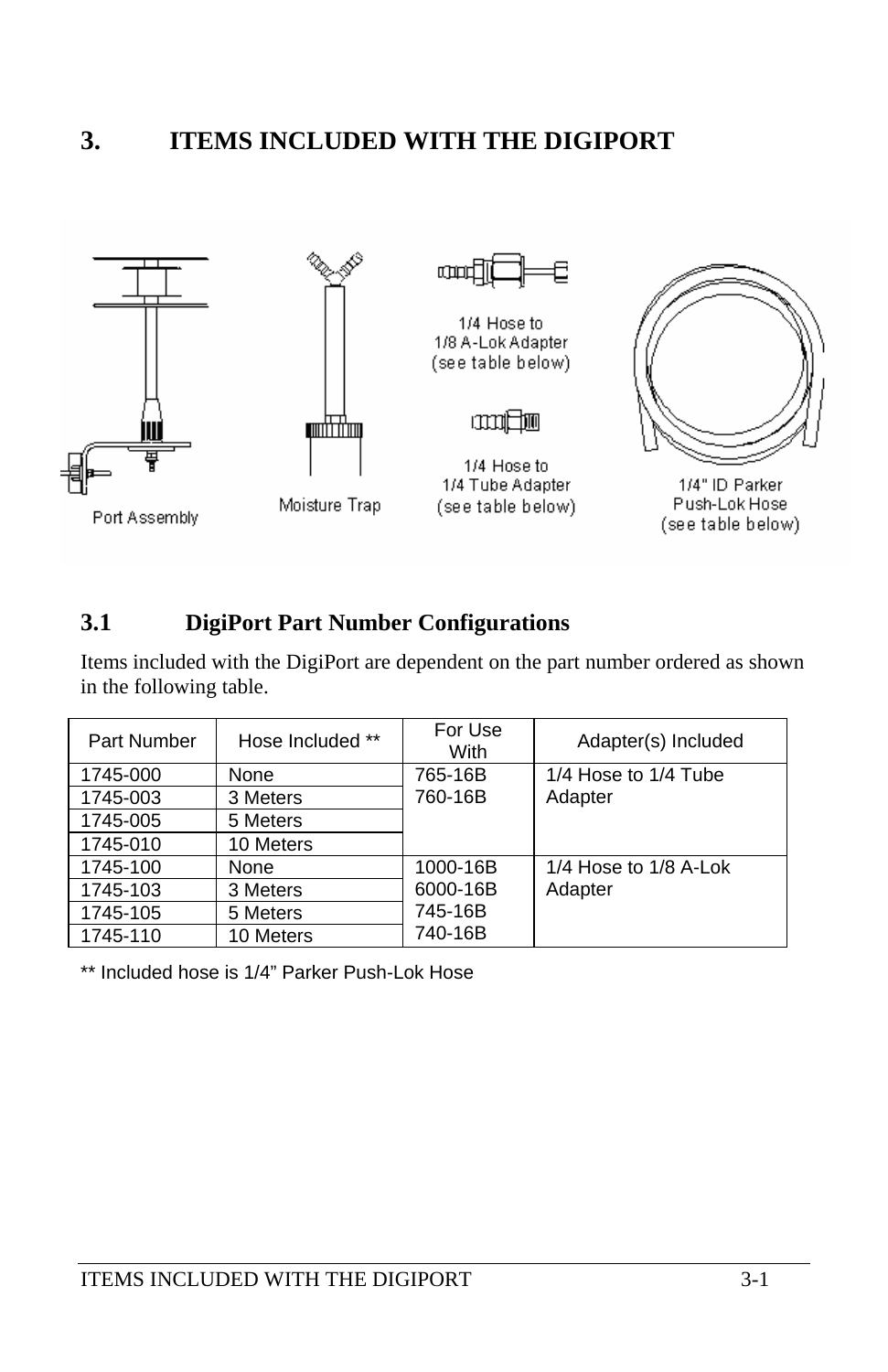# **4. ASSEMBLY OVERVIEW**



**Fig. 4- Assembly Overview**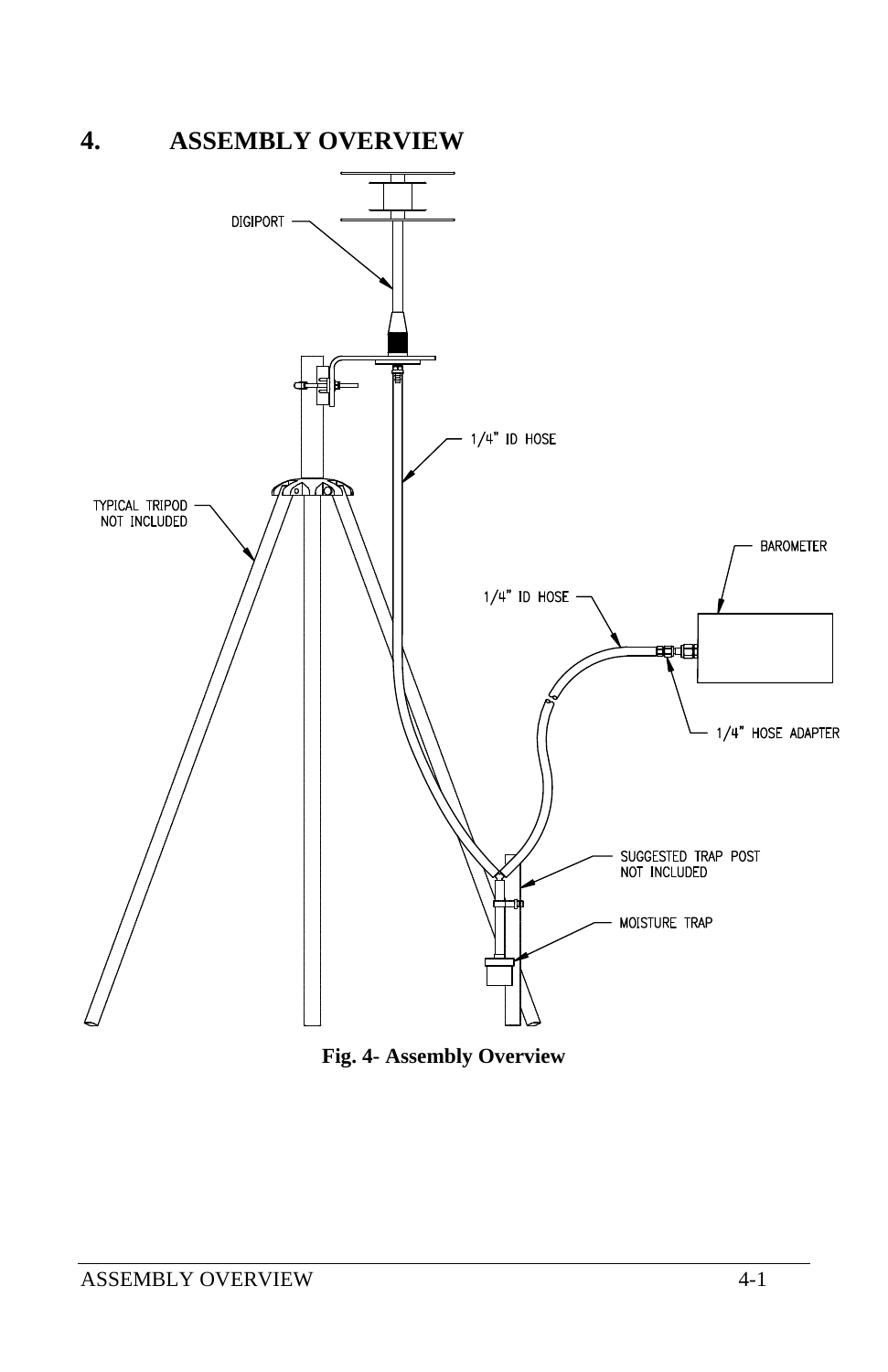# **5. INSTALLATION**

This section discusses installation of the DigiPort and connecting it to a Paroscientific Digiquartz® barometer.

## **5.1 Mounting the DigiPort**

Install the mounting bracket of the DigiPort on a pole not more than 2 inches in diameter. Be sure the mounting fixture and structure are capable of securely supporting the DigiPort under adverse weather conditions.

The DigiPort must be installed in a vertical orientation as shown below. This position will assure optimum performance of the port.



**Figure 5.1- DigiPort Mount** 

Install the unit in a location where the ports remain unobstructed. Maintain at least one foot of clearance in all directions and at least four feet of clearance from the ground. Obstruction of the ports may result in erratic performance. The distance from the port to the top of the mounting post should be at least 10 times the diameter of the post. Tighten nuts with a 7/16" wrench.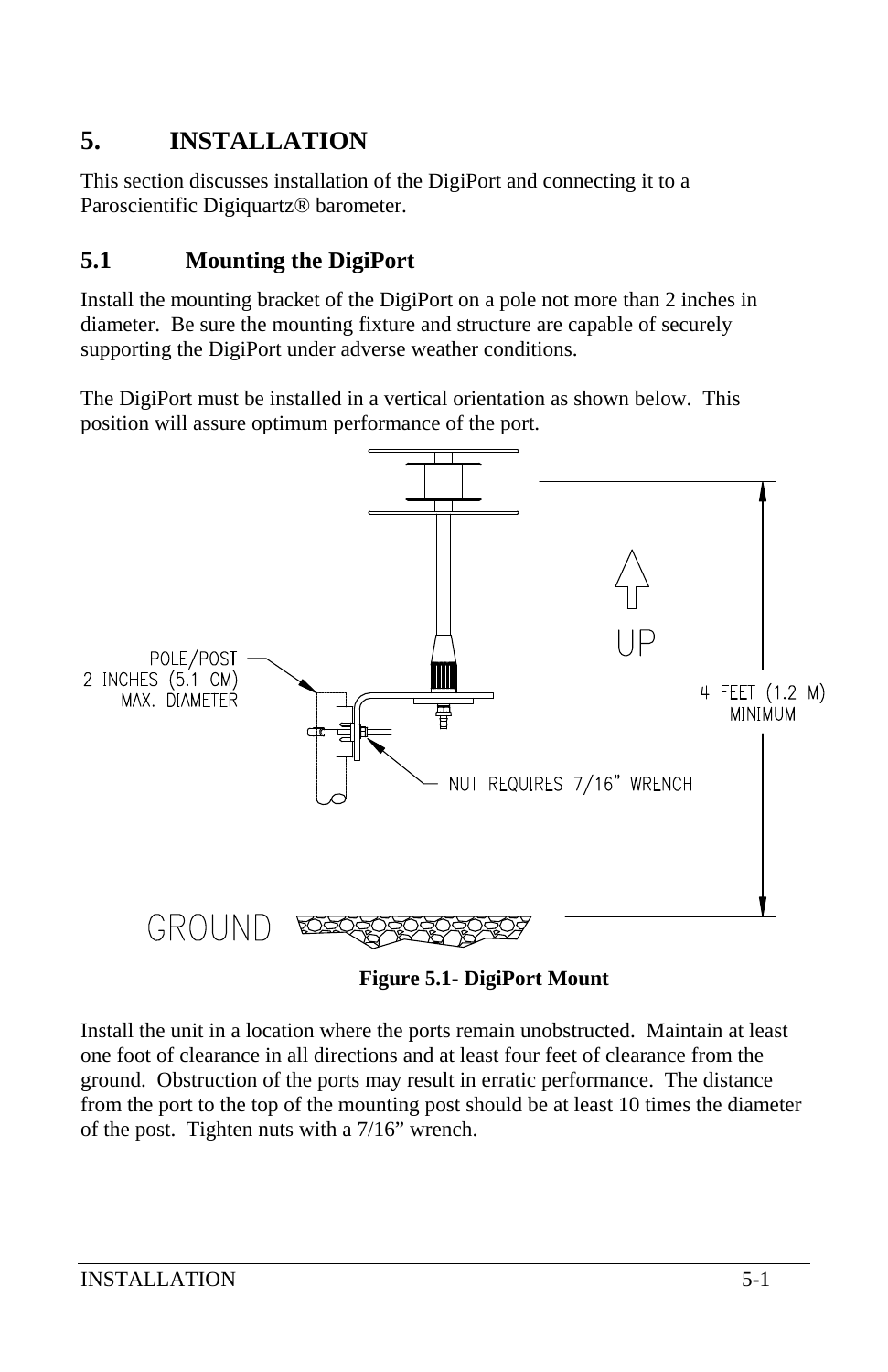### **5.2 Installing the Hose and Moisture Trap**

It is essential to install the provided Moisture Trap to prevent any condensation from obstructing air passage through the hose. Position the barometer and the DigiPort and route the connecting hose in such a way that ensures there is a single low point in the connecting hose for condensed moisture to collect. Locate and install the Moisture Trap at that point. Failure to do so may result in damage to the barometer and/or inaccurate pressure readings.

If possible, locate the moisture trap in an area that is protected from harsh conditions. If the trap will be installed outdoors, it is recommended that it be secured to something fixed such as the stake depicted in Figure 5.2.



**Fig. 5.2- Moisture Trap** 

Using a sharp cutting tool, cut an appropriate length of 1/4" ID hose such that it will comfortably reach between the port and the trap without having low spots where condensation could collect. Cut a second length of hose to connect between the trap and the Digiquartz® barometer port in a similar manner. Push the ends of each length of hose over the barbed ends of the Moisture Trap wye until they are seated securely. Other than the Moisture Trap being vertical, orientation is not important.

> NOTE: A compliant 1/4" ID (inside diameter) hose is needed for installation. You may need to obtain an appropriate hose if your configuration did not include one. For reference, the standard hose included with the DigiPort is a Parker Push-Lok 801-4 Color-Coded Hose. Any similar hose is acceptable.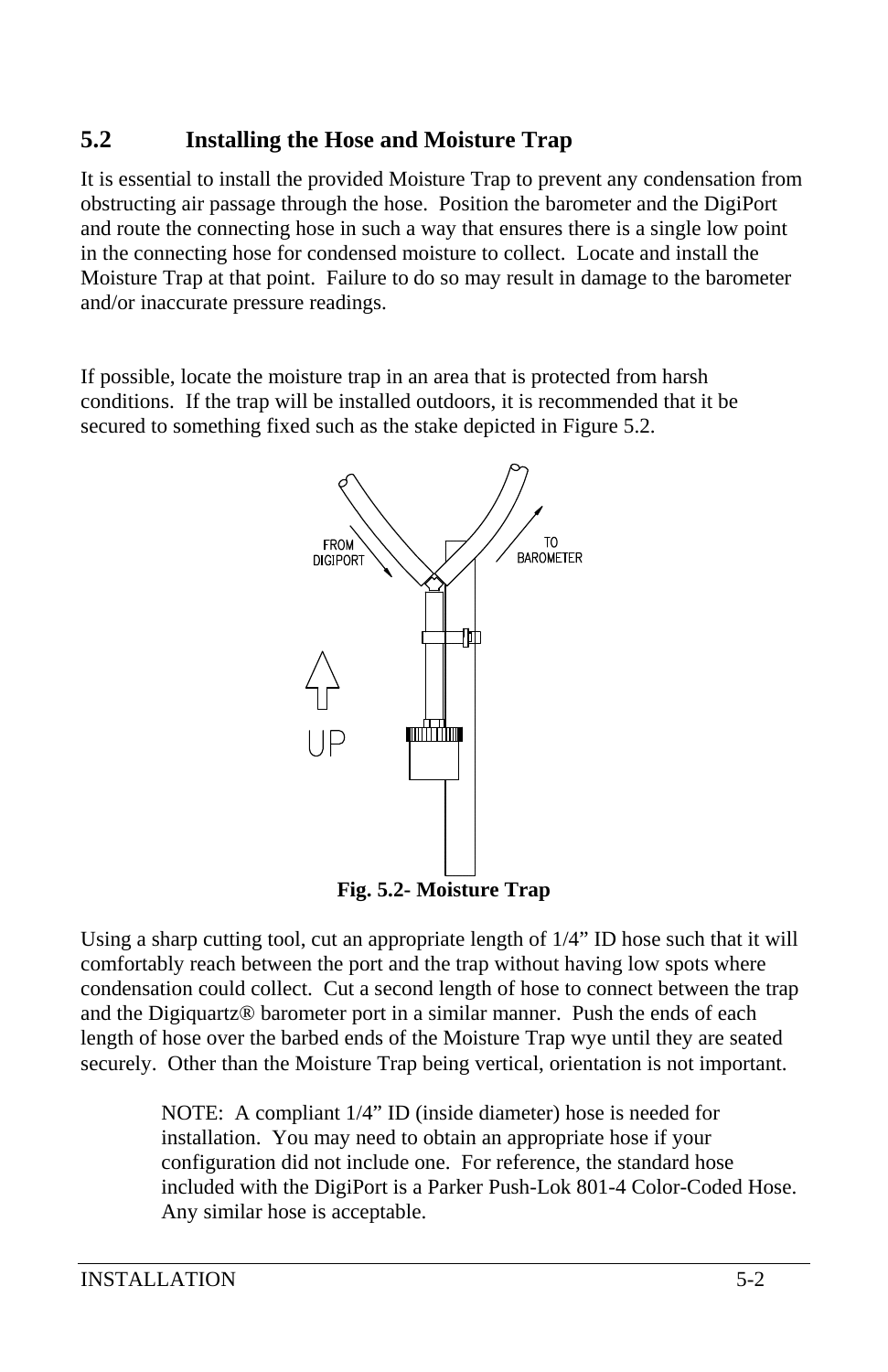### **5.3 Connecting to the Digiquartz® Barometer**

An adapter is required to connect the 1/4" ID hose to the port of a Paroscientific Digiquartz® barometer. Paroscientific barometers use one of two kinds of ports as depicted in the following table.

| Digiquartz® Barometer<br>Model                                     | Port Type         |                 |
|--------------------------------------------------------------------|-------------------|-----------------|
| Model 765-16B<br>Model 760-16B                                     | Swagelok 1/4" VCO | See para. 5.3.1 |
| Model 1000-16B<br>Model 6000-16B<br>Model 745-16B<br>Model 740-16B | Parker 1/8" A-Lok | See para. 5.3.2 |

**5.3.1** For barometers with a 1/4" VCO fitting, an adapter is provided to join 1/4" tubing to 1/4" hose. This requires the use of the 1/4" VCO to 1/4" Tube Adapter accessory that is included with these barometers (pictured below).



**Fig. 5.3.1a- Tube Adapter Models 760 & 765** 

Use this adapter with the provided barbed hose adapter to connect the hose to the barometer as shown below.



**Fig. 5.3.1b- ¼" VCO Connection**

Attach the adapters to the barometer and press the hose all the way onto the barbed hose fitting.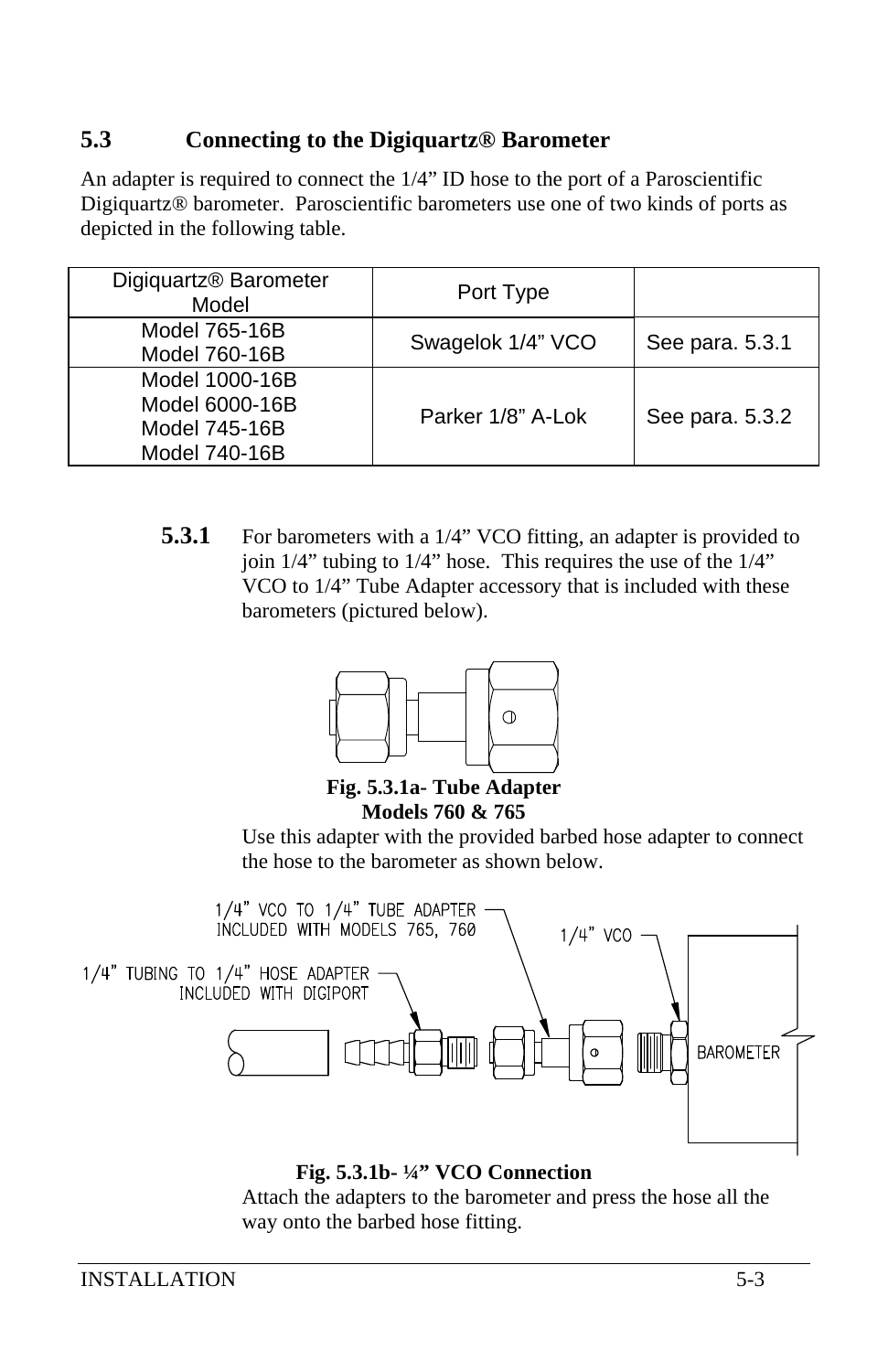**5.3.2** For barometers with a 1/8" A-Lok fitting, a two-piece adapter is provided to join a 1/8" A-Lok fitting to 1/4" Hose as shown below.



#### **Fig. 5.3.2- 1/8" A-Lok Connection**

Attach the adapter to the barometer and press the hose all the way onto the barbed hose fitting.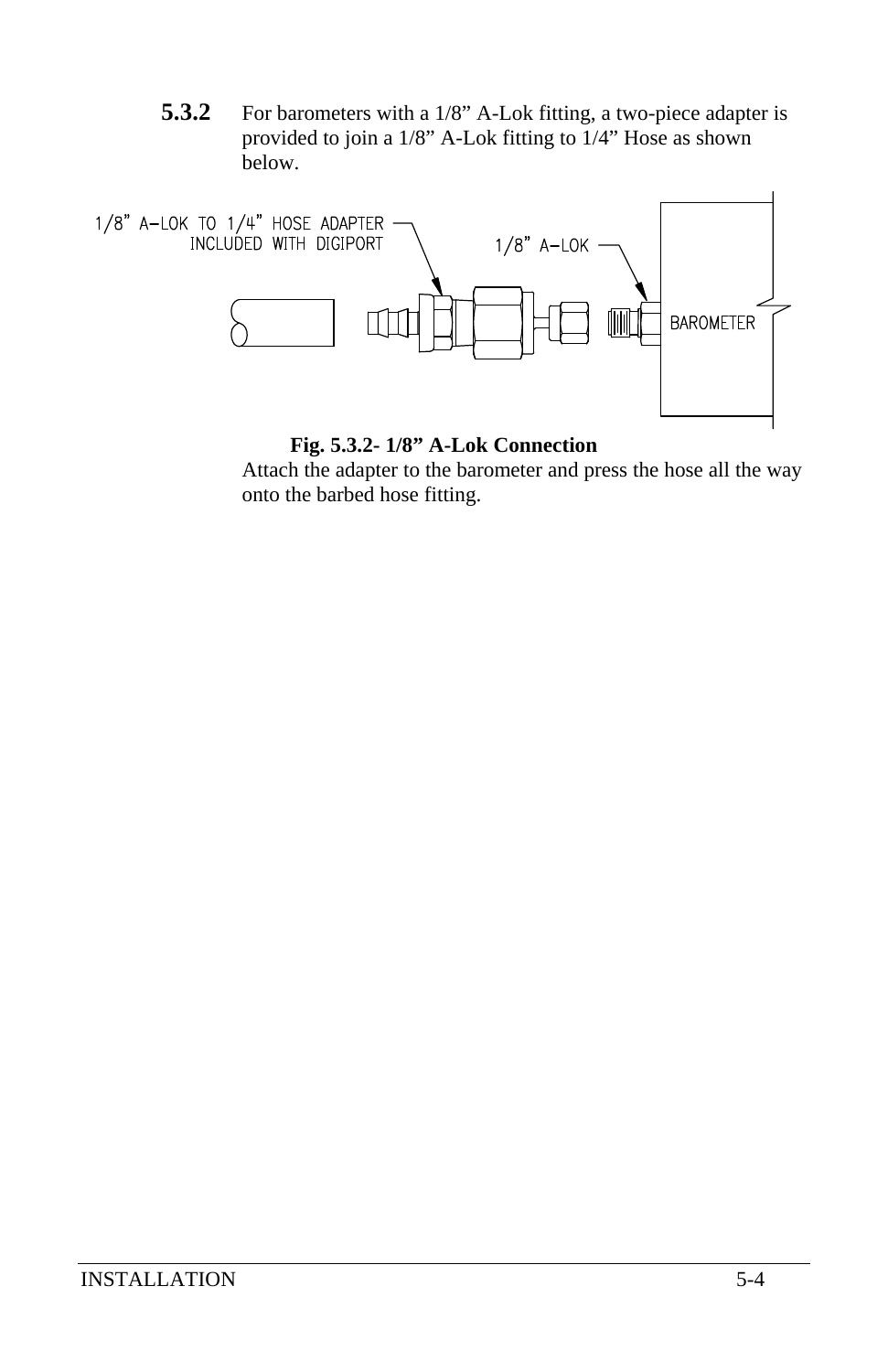## **6. MAINTENANCE**

The DigiPort is a highly reliable instrument designed to operate for a long period of time without the need for maintenance. Ensuring that the DigiPort remains clean and debris-free will ensure the greatest overall performance.

Periodic cleaning of the port inlets and ensuring an unobstructed path at the moisture trap are the only recommended maintenance items for this unit.

### **6.1 Barometer Port Inlet Cleaning**

Clear out any debris that has collected between the upper and lower plates, including the adjacent orifice plates. Check that flow is not obstructed through the port assembly. If flow is obstructed, disassemble the upper plate and upper orifice plate by unscrewing the 7/16-20 UNF flat head socket screw on top of the port. Use a 5/16" Allen hex wrench. This provides access to both orifice plates and the interior of the upper end of the column. See Figure 6.1 below.



**Fig. 6.1** 

Remove any debris from the various orifices and reassemble, applying a small amount of thread-locking compound to the screw. Torque the screw to 25 inch-lb to secure the assembly.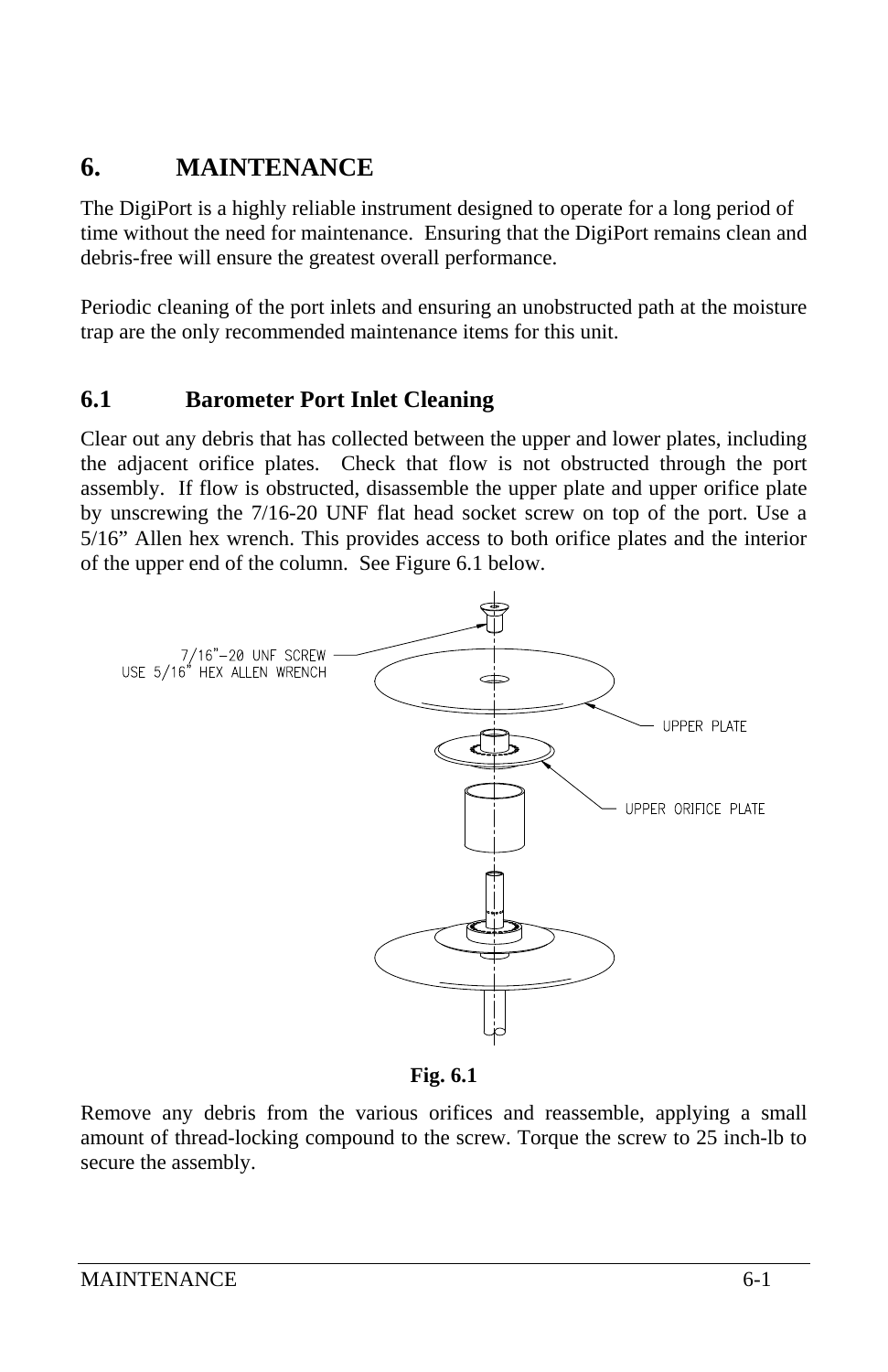### **6.2 Clearing the Moisture Trap**

Although unlikely, it is possible for the hose to become obstructed if a sufficient amount of condensed moisture or airborne contamination accumulates in the moisture trap. As needed, unscrew the jar from the lid of the moisture trap to remove any such accumulation. The connecting silicone tubing may also be detached from the hose wye and rinsed clean as needed.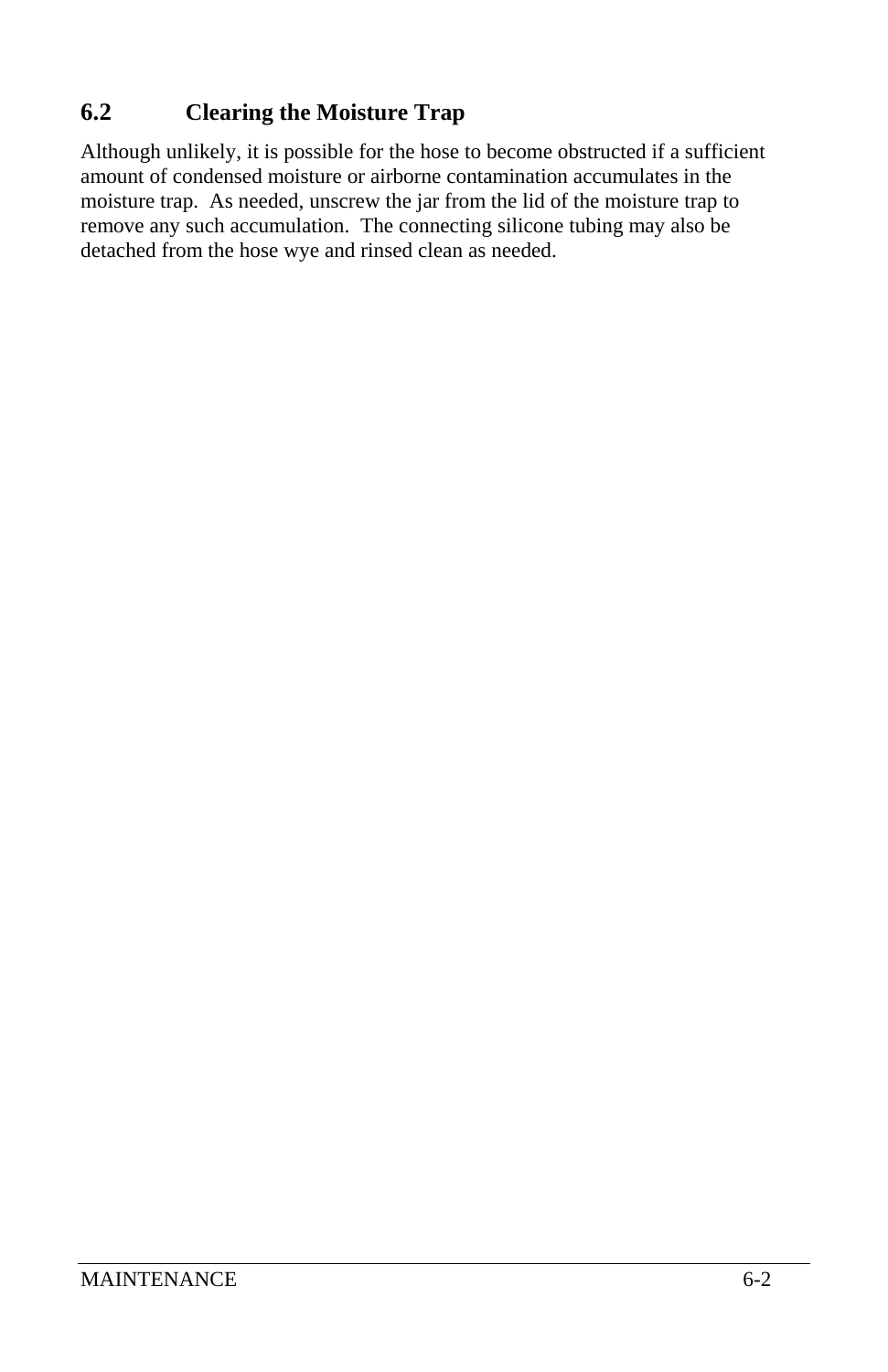# **7. TECHNICAL SUPPORT**

For additional technical support please contact an application engineer at:

**Paroscientific, Inc. 4500 148th Ave. N.E. Redmond, WA 98052 USA Tel: (425) 883-8700 Fax: (425) 867-5407 Internet: www.paroscientific.com Email: support@paroscientific.com**